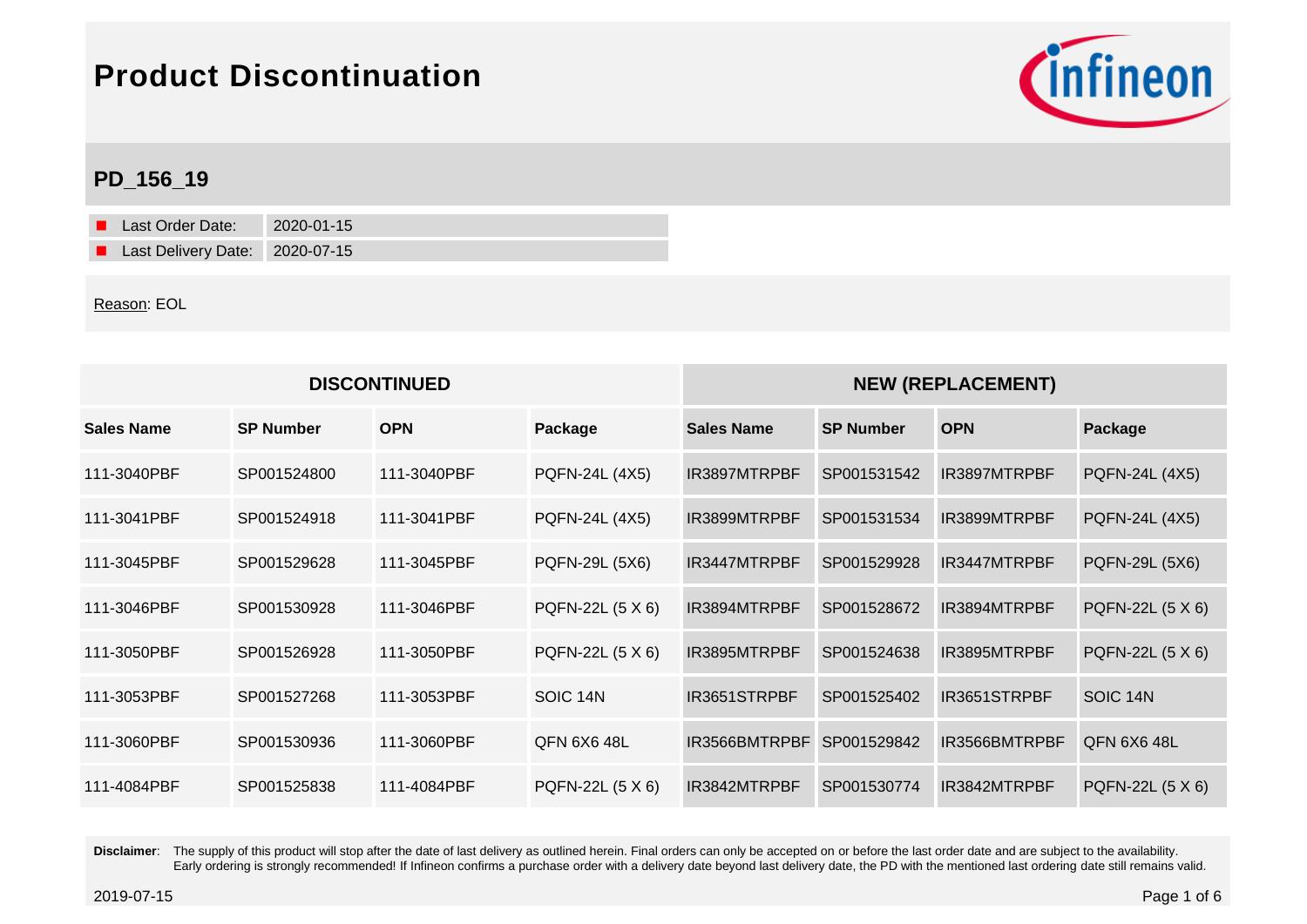

## **PD\_156\_19**

Last Order Date: 2020-01-15 Last Delivery Date: 2020-07-15

| <b>DISCONTINUED</b> |                  |             |                       | <b>NEW (REPLACEMENT)</b> |                  |              |                    |
|---------------------|------------------|-------------|-----------------------|--------------------------|------------------|--------------|--------------------|
| <b>Sales Name</b>   | <b>SP Number</b> | <b>OPN</b>  | Package               | <b>Sales Name</b>        | <b>SP Number</b> | <b>OPN</b>   | Package            |
| 111-4105PBF         | SP001529714      | 111-4105PBF | PQFN-24L (4X5)        | IR3853MTRPBF             | SP001527784      | IR3853MTRPBF | PQFN-24L (4X5)     |
| 111-4107PBF         | SP001525648      | 111-4107PBF | <b>PQFN-24L (4X5)</b> | IR3859MTRPBF             | SP001526742      | IR3859MTRPBF | PQFN-24L (4X5)     |
| 111-4111PBF         | SP001531816      | 111-4111PBF | PQFN-22L (5 X 6)      | IR3842MTRPBF             | SP001530774      | IR3842MTRPBF | PQFN-22L (5 X 6)   |
| 111-4112PBF         | SP001525830      | 111-4112PBF | PQFN-22L (5 X 6)      | IR3841MTRPBF             | SP001525368      | IR3841MTRPBF | PQFN-22L (5 X 6)   |
| 111-4121PBF         | SP001527276      | 111-4121PBF | <b>PQFN 6X6 32L</b>   | IR3550MTRPBF             | SP001531294      | IR3550MTRPBF | POFN 6X6 32L       |
| 111-4125PBF         | SP001531824      | 111-4125PBF | PQFN-22L (5 X 6)      | none                     |                  |              |                    |
| 111-4126PBF         | SP001529442      | 111-4126PBF | PG-IQFN-25            | IR3553MTRPBF             | SP001530516      | IR3553MTRPBF | PG-IQFN-25         |
| 111-4131PBF         | SP001524900      | 111-4131PBF | <b>PQFN-24L (4X5)</b> | IR3856MTRPBF             | SP001529064      | IR3856MTRPBF | PQFN-24L (4X5)     |
| 111-4132PBF         | SP001529820      | 111-4132PBF | <b>PQFN-24L (4X5)</b> | IR3898MTRPBF             | SP001524630      | IR3898MTRPBF | PQFN-24L (4X5)     |
| 111-4137PBF         | SP001524882      | 111-4137PBF | <b>DFN 3X3 10L</b>    | CHL8510CRT               | SP001524214      | CHL8510CRT   | <b>DFN 3X3 10L</b> |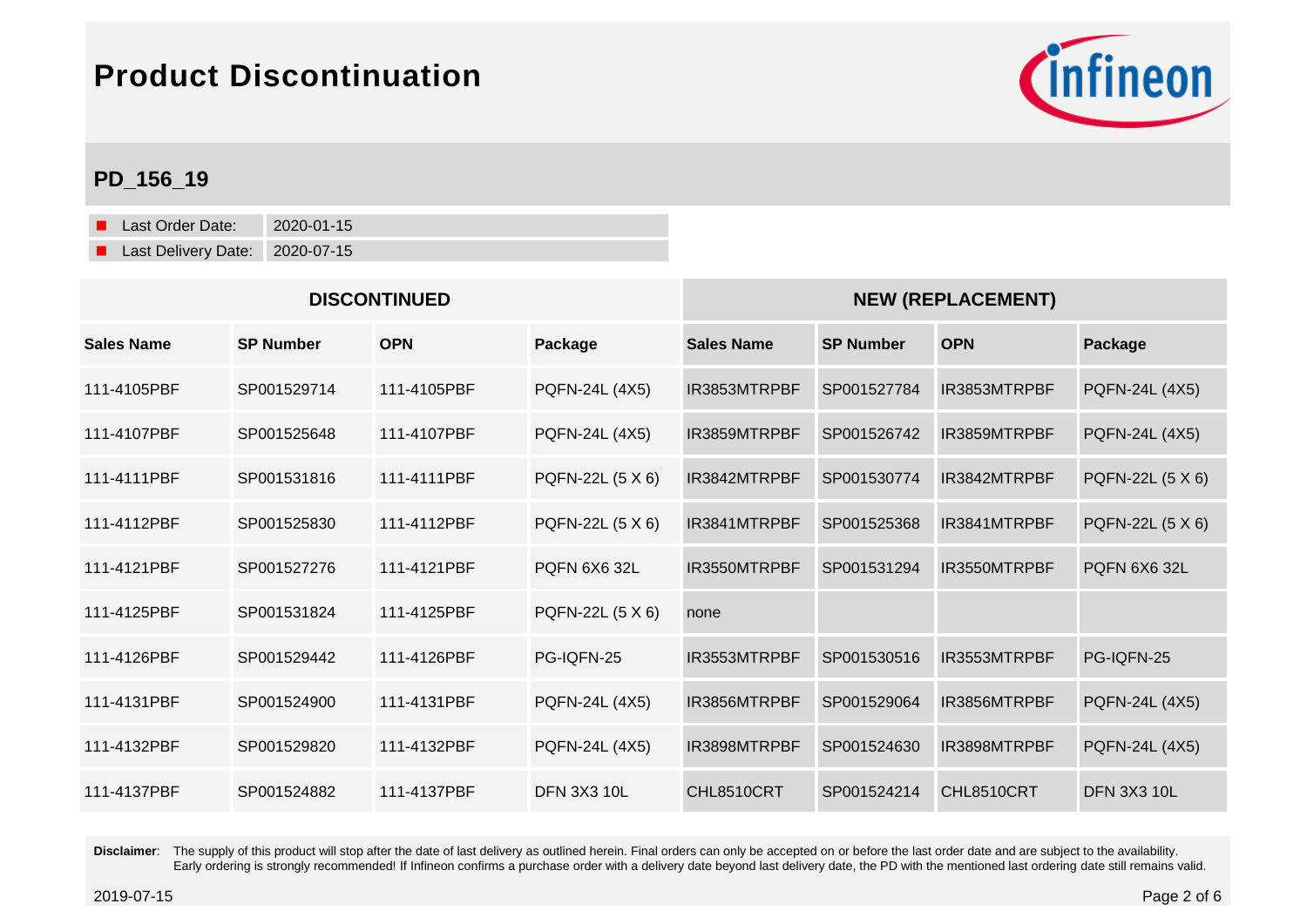

## **PD\_156\_19**

Last Order Date: 2020-01-15 Last Delivery Date: 2020-07-15

| <b>DISCONTINUED</b> |                  |              |                     | <b>NEW (REPLACEMENT)</b> |                  |               |                     |
|---------------------|------------------|--------------|---------------------|--------------------------|------------------|---------------|---------------------|
| Sales Name          | <b>SP Number</b> | <b>OPN</b>   | Package             | <b>Sales Name</b>        | <b>SP Number</b> | <b>OPN</b>    | Package             |
| 111-4142BPBF        | SP001527242      | 111-4142BPBF | <b>QFN 6X6 48L</b>  | IR3566BMTRPBF            | SP001529842      | IR3566BMTRPBF | QFN 6X6 48L         |
| 111-4143BPBF        | SP001525812      | 111-4143BPBF | <b>QFN 5X5 40L</b>  | IR3570BMTRPBF            | SP001531460      | IR3570BMTRPBF | <b>QFN 5X5 40L</b>  |
| 111-4144PBF         | SP001531798      | 111-4144PBF  | <b>POFN 5X6 28L</b> | IR3551MTRPBF             | SP001525126      | IR3551MTRPBF  | <b>POFN 5X6 28L</b> |
| 111-4145PBF         | SP001527250      | 111-4145PBF  | <b>DFN 3X3 10L</b>  | CHL8510CRT               | SP001524214      | CHL8510CRT    | <b>DFN 3X3 10L</b>  |
| 111-4146PBF         | SP001527234      | 111-4146PBF  | PQFN-24L (4X5)      | IR3475MTRPBF             | SP001528382      | IR3475MTRPBF  | PQFN-24L (4X5)      |
| 111-4151PBF         | SP001531790      | 111-4151PBF  | <b>QFN 4X4 28L</b>  | none                     |                  |               |                     |
| 111-4155PBF         | SP001524110      | 111-4155PBF  | PQFN-22L (5 X 6)    | IR3840MTRPBF             | SP001529950      | IR3840MTRPBF  | PQFN-22L (5 X 6)    |
| 111-4160PBF         | SP001527152      | 111-4160PBF  | <b>QFN 6X6 48L</b>  | IR3566BMTRPBF            | SP001529842      | IR3566BMTRPBF | <b>QFN 6X6 48L</b>  |
| 111-4163PBF         | SP001524890      | 111-4163PBF  | PQFN-22L (5 X 6)    | IR3894MTRPBF             | SP001528672      | IR3894MTRPBF  | PQFN-22L (5 X 6)    |
| 111-4164PBF         | SP001527484      | 111-4164PBF  | PQFN-24L (4X5)      | IR3897MTRPBF             | SP001531542      | IR3897MTRPBF  | PQFN-24L (4X5)      |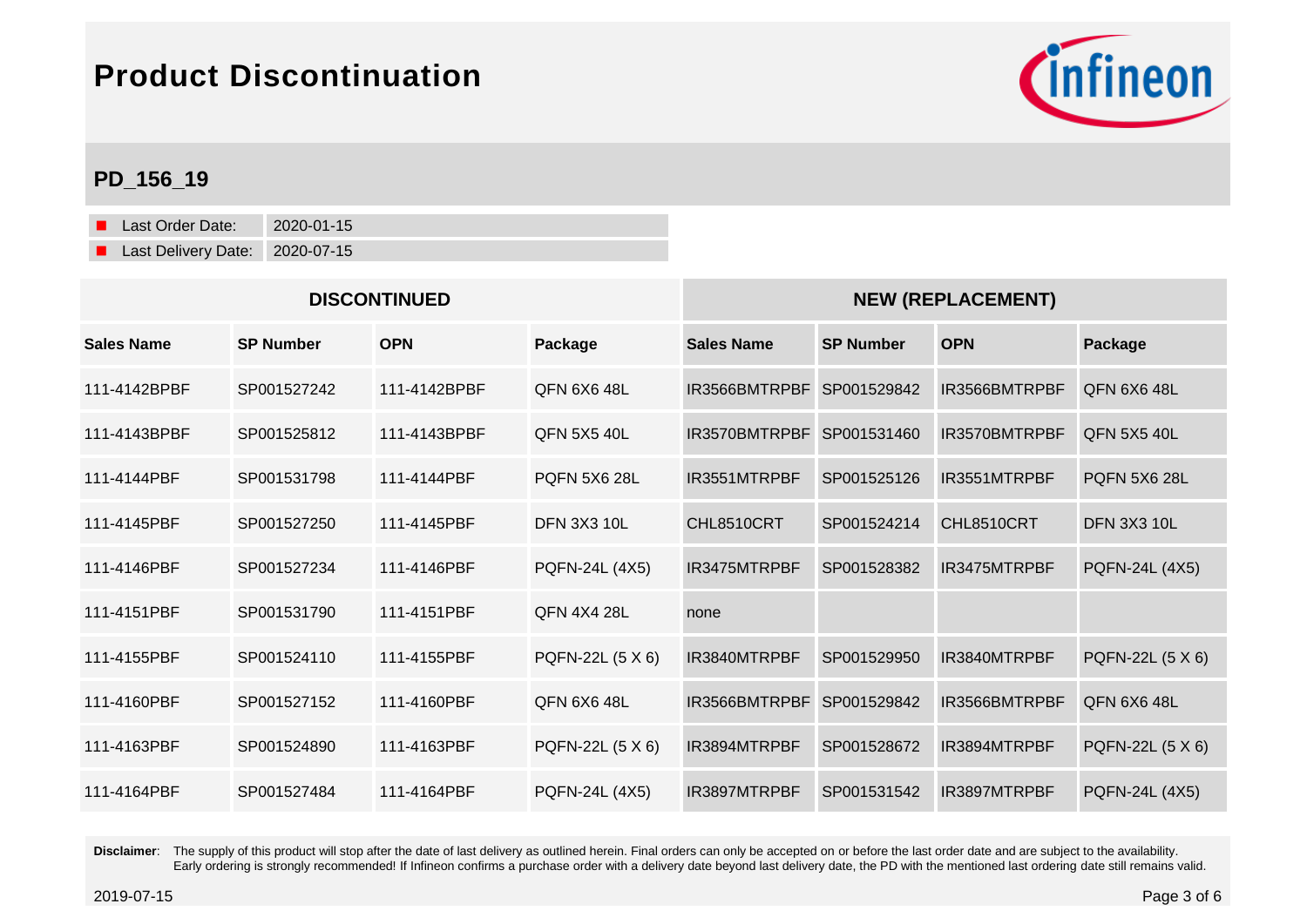

## **PD\_156\_19**

Last Order Date: 2020-01-15 Last Delivery Date: 2020-07-15

| <b>DISCONTINUED</b> |                  |                 |                    | <b>NEW (REPLACEMENT)</b> |                  |               |                    |
|---------------------|------------------|-----------------|--------------------|--------------------------|------------------|---------------|--------------------|
| <b>Sales Name</b>   | <b>SP Number</b> | <b>OPN</b>      | Package            | <b>Sales Name</b>        | <b>SP Number</b> | <b>OPN</b>    | Package            |
| 111-4165PBF         | SP001524864      | 111-4165PBF     | PQFN-24L (4X5)     | IR3898MTRPBF             | SP001524630      | IR3898MTRPBF  | PQFN-24L (4X5)     |
| 111-4166PBF         | SP001531782      | 111-4166PBF     | PQFN-24L (4X5)     | IR3899MTRPBF             | SP001531534      | IR3899MTRPBF  | PQFN-24L (4X5)     |
| 111-4175PBF         | SP001531118      | 111-4175PBF     | POFN 6X6 32L       | IR3550MTRPBF             | SP001531294      | IR3550MTRPBF  | POFN 6X6 32L       |
| 111-4178PBF         | SP001527134      | 111-4178PBF     | PQFN-29L (5X6)     | IR3448MTRPBF             | SP001525916      | IR3448MTRPBF  | PQFN-29L (5X6)     |
| 111-4179PBF         | SP001525628      | 111-4179PBF     | PQFN-22L (5 X 6)   | IR3477MTRPBF             | SP001526284      | IR3477MTRPBF  | PQFN-22L (5 X 6)   |
| 111-4181PBF         | SP001523140      | 111-4181PBF     | POFN 6X6 32L       | IR3550MTRPBF             | SP001531294      | IR3550MTRPBF  | POFN 6X6 32L       |
| 111-4204PBF         | SP001667946      | 111-4204PBF     | OFN 6X648L         | IR3566BMTRPBF            | SP001529842      | IR3566BMTRPBF | <b>QFN 6X6 48L</b> |
| 111-4205PBF         | SP001667982      | 111-4205PBF     | <b>QFN 6X6 48L</b> | IR3566BMTRPBF            | SP001529842      | IR3566BMTRPBF | <b>QFN 6X6 48L</b> |
| 111-4209PBF         | SP001720620      | 111-4209PBF     | PG-IQFN-30         | IR3555MTRPBF             | SP001528768      | IR3555MTRPBF  | PG-IQFN-30         |
| 111-4241PBF         | SP002944450      | 1114241PBFAUMA1 | PG-VQFN-56         | IR3595AMTRPBF            | SP001526462      | IR3595AMTRPBF | <b>QFN 7X7 56L</b> |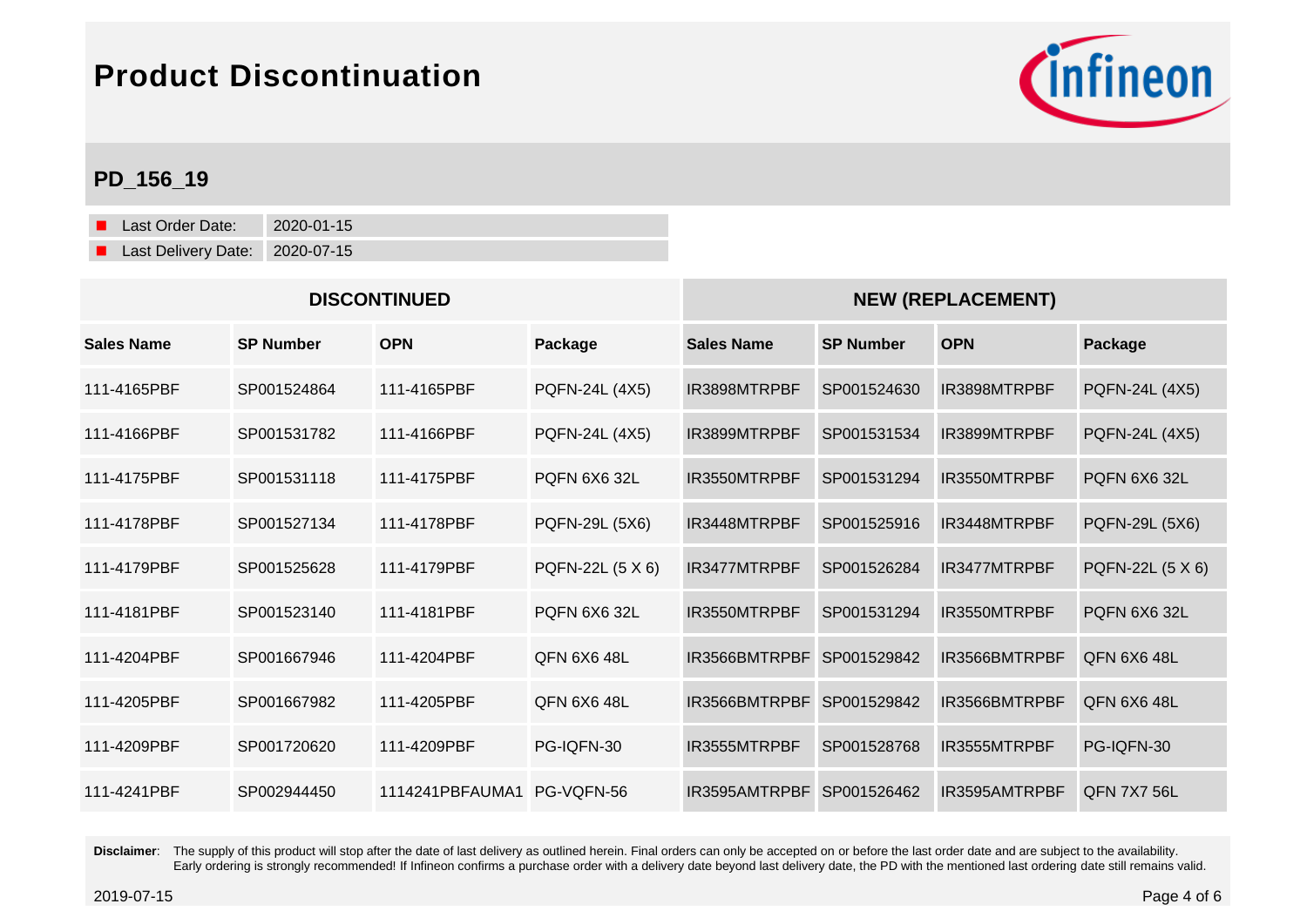

## **PD\_156\_19**

Last Order Date: 2020-01-15 Last Delivery Date: 2020-07-15

#### **DISCONTINUED NEW (REPLACEMENT)**

| <b>Sales Name</b>           | <b>SP Number</b> | <b>OPN</b>                  | Package            | <b>Sales Name</b> | <b>SP Number</b> | <b>OPN</b> | Package |
|-----------------------------|------------------|-----------------------------|--------------------|-------------------|------------------|------------|---------|
| IR3565BMFC04TRP SP001528994 |                  | IR3565BMFC04TRP QFN 6X6 48L |                    | none              |                  |            |         |
| IR3565BMFS01TRP SP001525064 |                  | IR3565BMFS01TRP QFN 6X6 48L |                    | none              |                  |            |         |
| IR3565BMFS08TRP SP001531968 |                  | IR3565BMFS08TRP QFN 6X6 48L |                    | none              |                  |            |         |
| IR3565BMTRPBF               | SP001531526      | IR3565BMTRPBF               | <b>QFN 6X6 48L</b> | none              |                  |            |         |
| IR3596MGB02TRP              | SP001530612      | IR3596MGB02TRP              | <b>QFN 4X4 28L</b> | none              |                  |            |         |
| IR3596MGB03TRP              | SP001523676      | IR3596MGB03TRP              | <b>QFN 4X4 28L</b> | none              |                  |            |         |
| IR3596MGB04TRP              | SP001528914      | IR3596MGB04TRP              | <b>QFN 4X4 28L</b> | none              |                  |            |         |
| IR3596MGB06TRP              | SP001523666      | IR3596MGB06TRP              | <b>QFN 4X4 28L</b> | none              |                  |            |         |
| IR3596MHA05TRP              | SP001528542      | IR3596MHA05TRP              | <b>QFN 4X4 28L</b> | none              |                  |            |         |
| IR3596MMT04TRP              | SP001526544      | IR3596MMT04TRP              | <b>QFN 4X4 28L</b> | none              |                  |            |         |